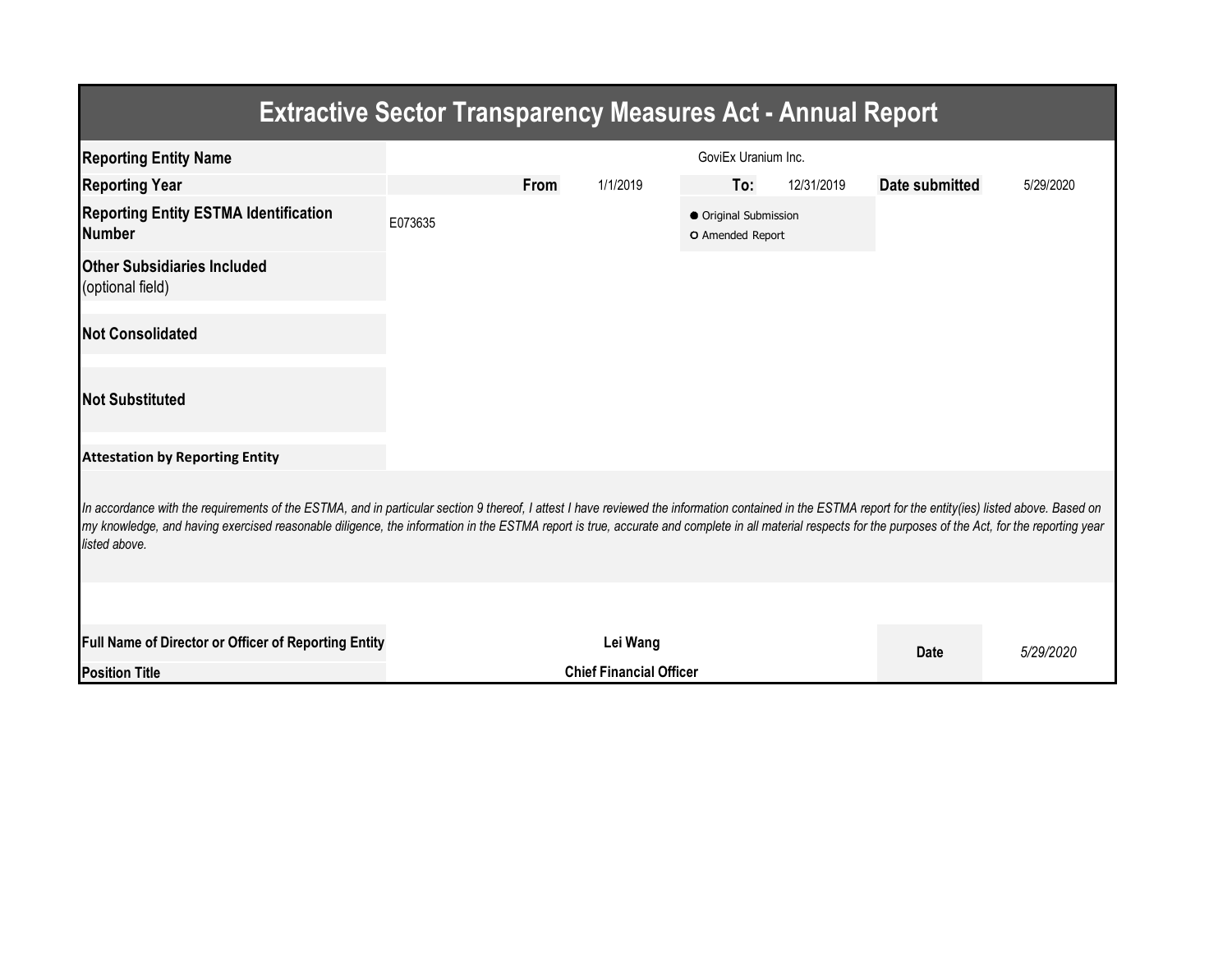| <b>Extractive Sector Transparency Measures Act - Annual Report</b> |                               |                                                                                 |  |                        |         |                                |          |                             |                                        |                                      |                                 |
|--------------------------------------------------------------------|-------------------------------|---------------------------------------------------------------------------------|--|------------------------|---------|--------------------------------|----------|-----------------------------|----------------------------------------|--------------------------------------|---------------------------------|
| <b>Reporting Year</b>                                              | From:                         | 1/1/2019                                                                        |  | To: 12/31/2019         |         |                                |          |                             |                                        |                                      |                                 |
| <b>Reporting Entity Name</b>                                       |                               | GoviEx Uranium Inc.                                                             |  |                        |         | Currency of the Report USD     |          |                             |                                        |                                      |                                 |
| <b>Reporting Entity ESTMA</b>                                      |                               | E073635                                                                         |  |                        |         |                                |          |                             |                                        |                                      |                                 |
| <b>Identification Number</b>                                       |                               |                                                                                 |  |                        |         |                                |          |                             |                                        |                                      |                                 |
| <b>Subsidiary Reporting Entities</b>                               |                               |                                                                                 |  |                        |         |                                |          |                             |                                        |                                      |                                 |
| (if necessary)                                                     |                               |                                                                                 |  |                        |         |                                |          |                             |                                        |                                      |                                 |
| <b>Payments by Payee</b>                                           |                               |                                                                                 |  |                        |         |                                |          |                             |                                        |                                      |                                 |
| <b>Country</b>                                                     | Payee Name <sup>1</sup>       | Departments, Agency,<br>etc within Payee that<br>Received Payments <sup>2</sup> |  | <b>Taxes</b> Royalties | Fees    | <b>Production Entitlements</b> | <b>S</b> | <b>Bonuse</b> Dividend<br>s | Infrastructure<br>Improvement Payments | <b>Total Amount paid to</b><br>Payee | Notes <sup>34</sup>             |
| Zambia                                                             | National Government of Zambia | Ministry of Mines                                                               |  |                        | 96,470  |                                |          |                             |                                        |                                      | 96,470 Mine permits annual fees |
| Niger                                                              | National Government of Niger  | Ministry of Mines                                                               |  |                        | 114,539 |                                |          |                             |                                        | 114,539                              |                                 |
|                                                                    |                               |                                                                                 |  |                        |         |                                |          |                             |                                        |                                      |                                 |
|                                                                    |                               |                                                                                 |  |                        |         |                                |          |                             |                                        |                                      |                                 |
|                                                                    |                               |                                                                                 |  |                        |         |                                |          |                             |                                        |                                      |                                 |
|                                                                    |                               |                                                                                 |  |                        |         |                                |          |                             |                                        |                                      |                                 |
| <b>Additional Notes:</b>                                           |                               |                                                                                 |  |                        |         |                                |          |                             |                                        |                                      |                                 |